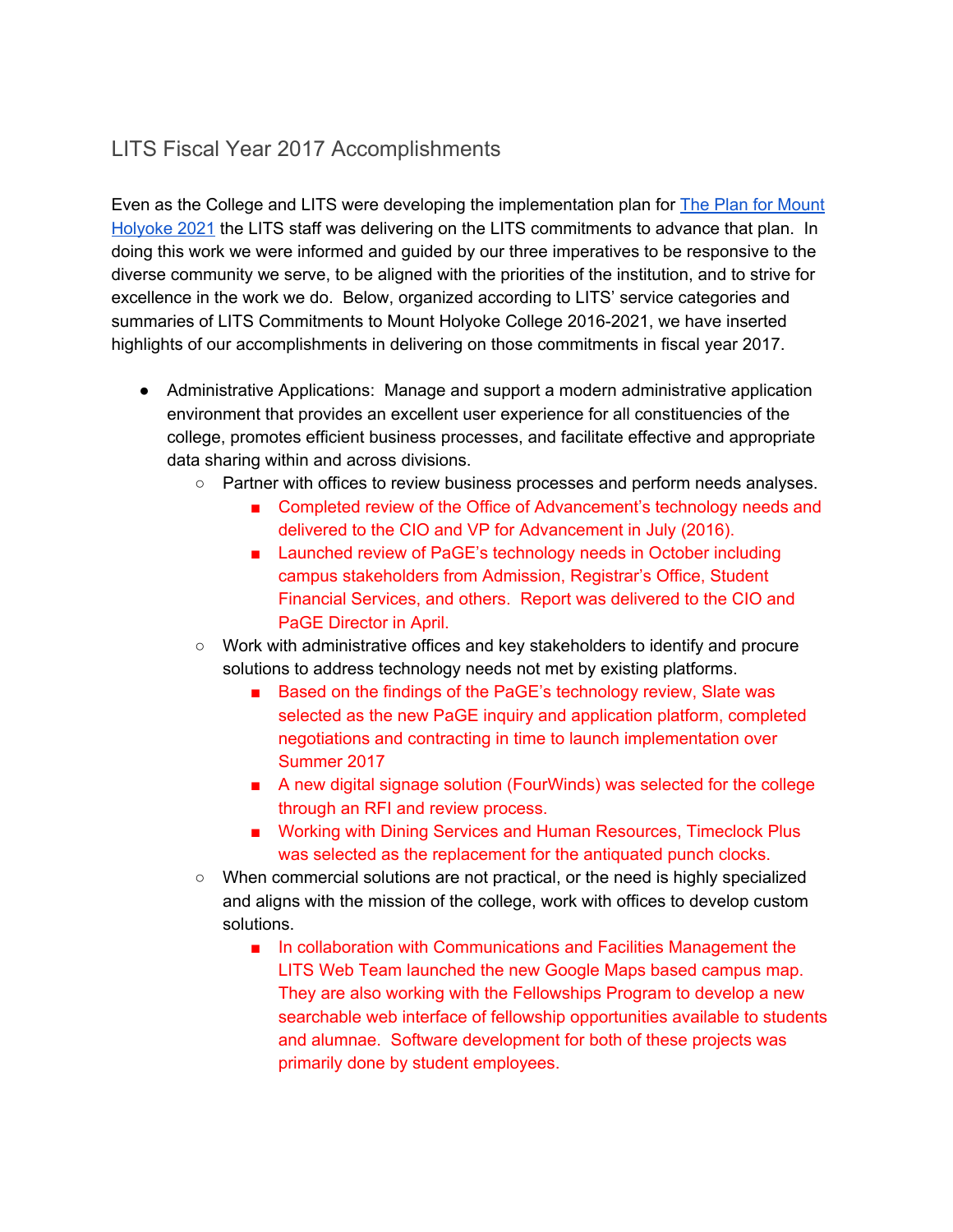- Administrative Computing worked with a variety of offices to create campus-specific changes and custom applications in Colleague and Sharepoint (i.e. self service screens, anti-hazing waiver, portal Instagram feed, etc.).
- The project to replace the legacy Volunteer Hub application was initiated in November. The scope and functional requirements were collected through the winter and proof-of-concept Sharepoint-based site was completed in Feb/March. The external vendor-led build of the new Volunteer Hub began in June, with a launch is planned for mid-December 2017.
- Through a process of continuous and incremental improvement, update and modernize solutions the College already owns.
	- Working with Event and Conference services, Communications, and staff from other areas of the college, updated the EMS Master Calendar application and re-skinned the Master Calendar UI to improve its usability and visual presentation.
	- Began updating the application, and student-facing user interface, for Dining Services web-based menu system in preparation for the Fall 2017 semester release.
	- The Lawson and Onbase platforms were both updated to current software versions. Both projects involved many months of testing, planning, and coordination across business offices.
	- LITS performed several major software and application updates to Colleague and associated systems, each requiring significant user acceptance testing and review by business offices.
- Lead and coordinate the implementation and rollout of on-premise and SaaS platforms and services.
	- The first phase of the rollout of OnBase in Financial Services was completed in January/February.
	- LITS staff managed the project and led the technical integration of the new Slate for Admission platform.
	- Procurement and implementation of the Timeclock Plus system began in the spring in time for a fall pilot and going into full production when the new dining facility opens.
- Provide the Identity and access management foundation for ensuring the security of mission critical applications and services.
	- Worked with external consulting team to assess the current systems and processes, gather functional requirements from key stakeholders (Admission, PaGE, Registrar, HR, Alumnae Association, Advancement, Financial Services, and LITS), and make recommendations for next generation IdM. The final report was delivered and shared with ATSC in May.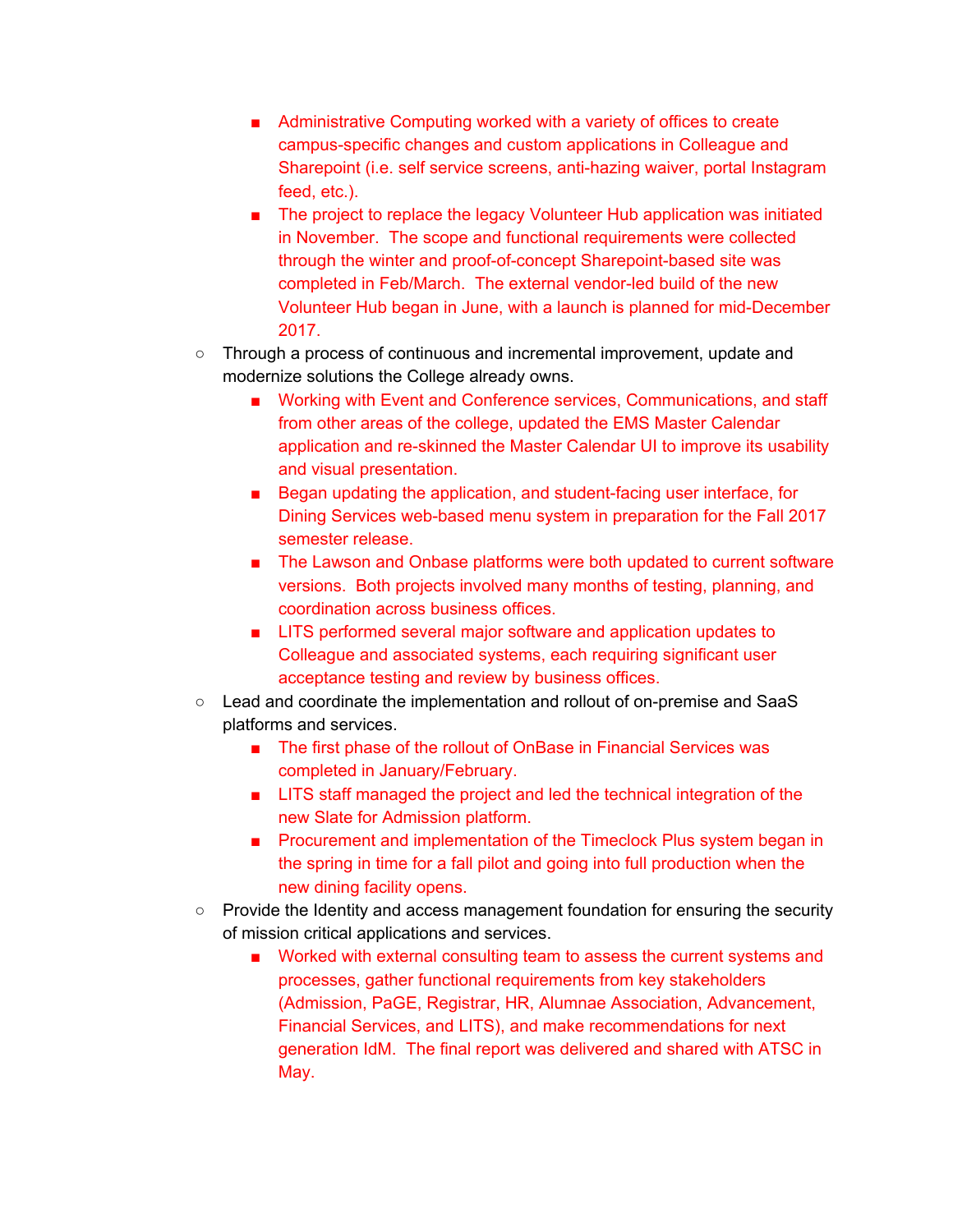- Develop, build and maintain centralized repositories of data managed by the college's core administrative systems.
	- Worked with Student Financial Services on enhancements to their data warehouse universe continued through the fall.
	- The rollout of Informer as the new Colleague reporting tool proceed over much of FY17 with completion of the project, and the retirement of AGS Safari planned for FY18.
- Plan for the future: Research and determine best path to modernize core systems of record for the college.
- Computer and Information Security: Improve and extend information security and privacy protections for the community through a systematic and risk-based information security program. Develop a culture of shared responsibility for information security through awareness training and enhanced support for user facing tools and technology.
	- General actions in this area:
		- Engaged GreyCastle security as virtual information security officer (ISO) to conduct a information security assessment, and risk-based prioritization.
		- With ISO developed a two year roadmap to address the top four risks.
		- Conducted several student-focused security awareness events including a phishing awareness event in the form of a phishing quiz in the IC with candy prizes.
		- Launched the LITS Phish Bowl web page to track current known phishing emails at MHC.
	- Implement roadmap set forth by the managed Information Security Officer program.
		- Implemented a change management tracking system for infrastructure, server, and software management. Instituted a default deny firewall rule on the campus firewall for academic, administrative, residential, and server networks. Internal Nessus scans of servers are now being performed and reviewed on a quarterly basis. Remediation steps, including patching or retiring systems, and segregating critical applications on restricted networks are currently underway.
		- Drafted a new Security Incident Response Plan and performed a tabletop exercise with the Security Incident Response Team.
		- The Data Classification working group created a draft policy that's currently going through the review and approval process. ISO conducted workshops with business offices to identify and create an inventory of data on campus.
		- Conducted first self-phishing exercise and awareness outreach to faculty and staff; completed first year of required SANS training.
	- Invest in next generation identity management tools and processes to help ensure the security of the community, ease of access, more personalized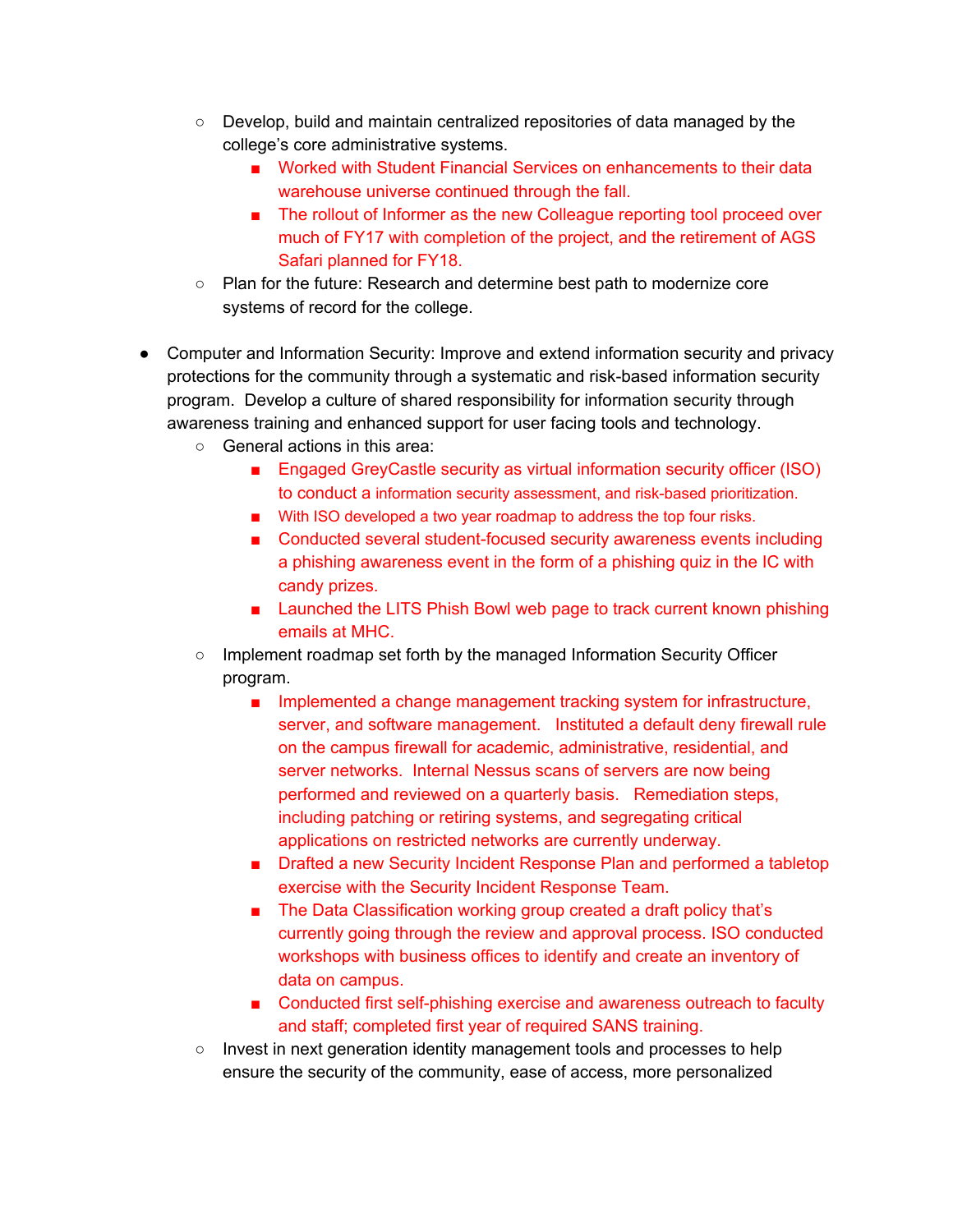experience, and efficient management for all Mount Holyoke community members.

- IdM design and build phase will launch in FY18 pending the availability of key staff resources.
- Consulting and Training: Coordinate and provide training to develop the skills of faculty and staff to make effective use of information and technology. Provide expert consultation to individuals and departments to identify ways information and technology can best be tapped to advance teaching, learning, research, and administrative goals.
	- General accomplishments in this area
		- Met with English and Dance faculty to understand more about their needs and future directions and responded to immediately-solvable needs.
		- Participated in various phases of multiple grant submissions and/or awards, including:
			- NASA (Sarah Oelker),
			- multiple Five College blended learning and innovative language teaching grants (Julie Adamo, Leslie Fields, Caro Pinto, Bryan Goodwin, and Jean Janecki),
			- Sherman Fairchild Foundation (Nick Baker, Megan Brooks),
			- Mellon Foundation (Megan Brooks, Leslie Fields, Erin Stalberg),
			- NSF (David Powicki, Joel Broyles, Laura Garcia, Megan Brooks, Alex Wirth-Cauchon), and
			- TalkAbroad (Jean Janecki).
	- Contribute to college-wide on-boarding for new- and continual development of existing staff and faculty.
		- LITS held we held 14 instructor-led workshops serving 98 staff and faculty attendees.
		- Through Lynda.com provided online training in technical, business, and creative topics to 206 new and 566 returning faculty, staff, and student users.
	- Coordinate and manage enterprise-scale IT projects and initiatives.
		- Launched the My.MountHolyoke portal.
		- Managed the launch of the Slate SaaS solution for Admission, and several significant IT infrastructure and information security projects.
		- Started three major new projects in the Spring of 2017 the implementation of Slate for PaGE, Starfish as the new integrated advising platform, and FourWinds as the new digital signage solution to be completed in FY18.
	- Partner with PaGE to develop services targeted to graduate programs.
		- Provided 2 introductory orientations to PaGE students, both new students and ongoing students enrolled in the MAT program
	- Extend digital asset management (DAM) support across the College.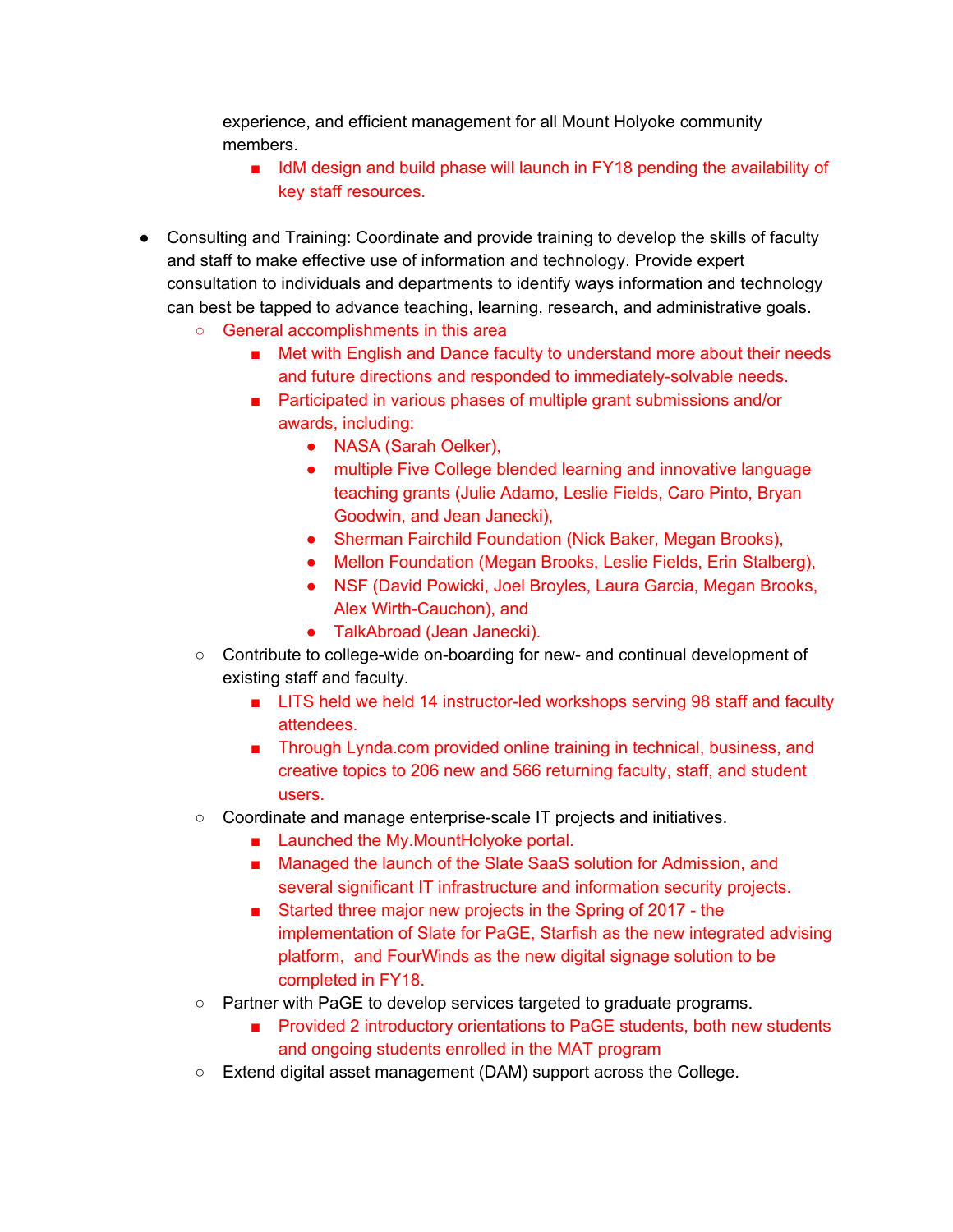- Continue to improve accessibility of the electronic information technology environment for all community members.
- Equipment Lending: Provide broad and equitable loan access to state-of-the-art technology equipment for computing, storage, audiovisual and video applications and provide robust training and support in its use.
	- Review circulation and laptop pool distributions and configurations in light of coming virtualization technology to determine how best to allow more flexible access to more software to more students for longer periods of time.
		- At the start of the academic year, CTS reviewed and reconfigured our three circulating laptop pools: to increase overall inventory from 69 available laptops to 88. We also changed the hardware distribution from 37% Macs, 48% PCs, and 15% Chromebooks to 43% Macs, 32% PCs and 25% Chromebooks. This allowed us to meet the higher demand for Macs while still maintaining reasonable costs by supplanting some PCs with Chromebooks.
- Infrastructure Services: Provide and support the network, processing, and storage environments required to meet the growing IT needs of the college.
	- Infrastructure selection and deployment is framed within the context of the most effective and efficient use of college resources. This work is done through a planful and continuous evolution of equipment and technology.
		- The Networking team performed a series of critical software and hardware updates to the virtual infrastructure. This has increased resiliency of the UCS platform and extends its useful lifespan for another 3-5 years.
		- The migration from the Dell Compellent SAN to the NetApp NAS was completed.
		- End-of-life network switches and wireless access points continued to be replaced throughout the year.
		- The Gorse building was brought into compliance with campus network standards through a wiring and infrastructure upgrade.
		- The augmentation of wireless coverage in academic and administrative buildings included the installation of approximately 10 new access points across campus.
		- The project to design and replace the campus network core began in May and will be completed over the January 2018 break.
- Instructional Technology: Provide, enhance, and support the technologies necessary for effective instruction across campus. See "Pedagogy" for additional information on pedagogical uses of technologies. See "Teaching and Meeting Spaces" for information about technologies in classrooms.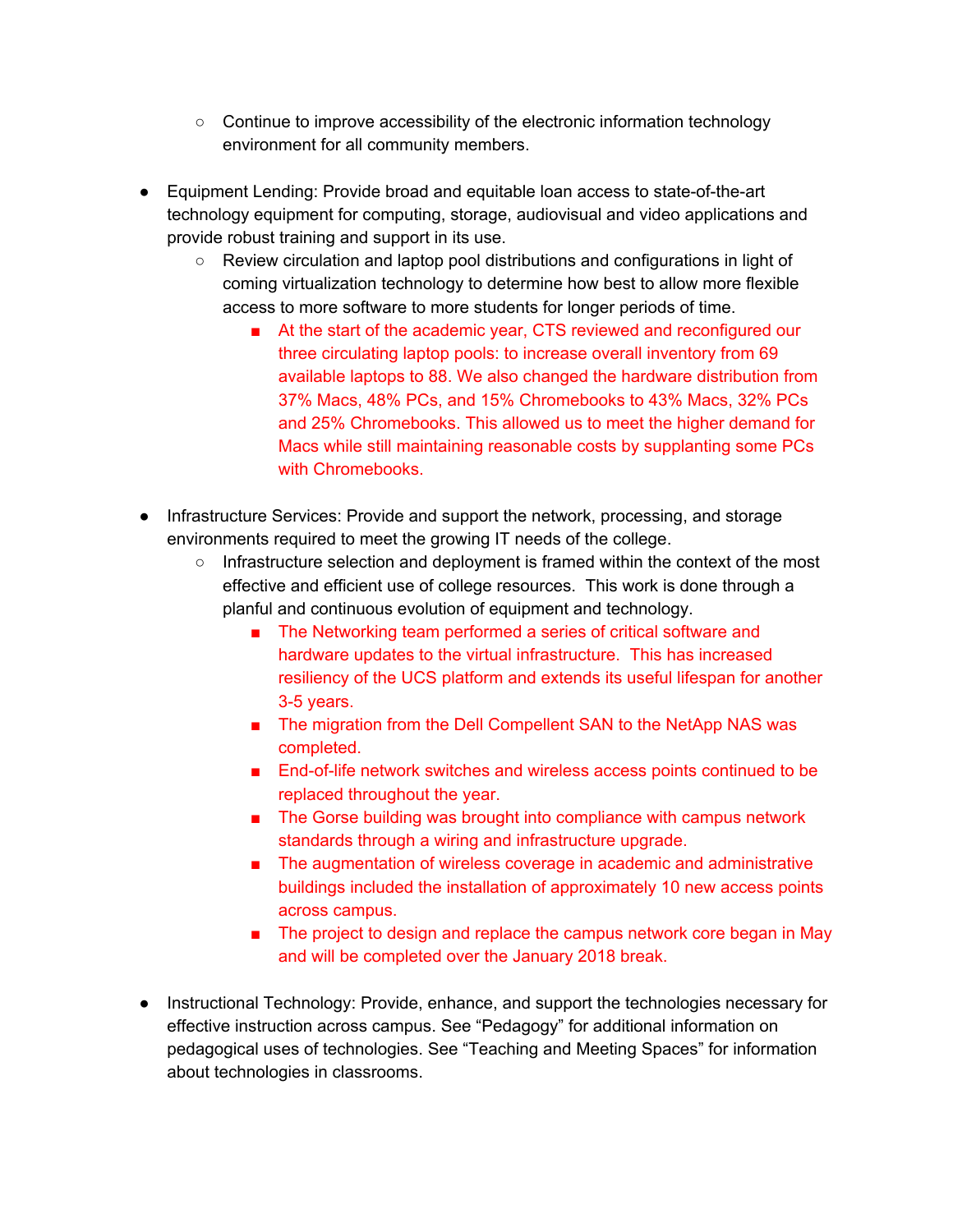- Through a process of continuous and incremental improvement, develop the college's digital learning environment (i.e. Moodle and potential successors).
	- Upgraded Moodle to version 3.0 in summer 2016 and 3.1 in summer 2017.
	- Provided workshops and drop-in sessions for faculty on using gradebook and other parts of Moodle prior to both semesters.
	- Planned for and communicated about the Moodle retention policy and deletion of older courses to take place in August 2017.
	- Piloted possible replacement systems for the college's aging iClicker collection during the academic year, recommended the licensing of PollEverywhere, purchased a site license, and began rolling out to existing and new users.
- Continue to improve accessibility of the electronic information technology environment and support for student accommodations in collaboration with AccessAbility Services.
	- With faculty in Psychology and colleagues across LITS, ensured SPSS and screen-reading software JAWS worked together.
- $\circ$  In collaboration with appropriate departments, programs, and initiatives, develop the ability to support quantitative reasoning and data science across the curriculum.
	- RIS staff provided/attended training on statistics and data visualization in fall 2016 and spring 2017.
- Provide sound design and visual media production support; expand curricular support for Visual Culture and technology and the arts.
- Support faculty curricular use of the makerspace.
- Library and Archival Collections: Develop the College's distinctive and responsive collections and provide services and technological infrastructure to ensure access to materials that fit teaching and student research needs and to archival collections that document the history and life of the College.
	- Through a process of continuous improvement, ensure that we are providing access to collections that fit current teaching and student research needs.
		- Implemented a recreational reading collection, located by New Books on the 4th floor.
		- Revamped access to current newspapers by canceling most print subscriptions and subscribing to [PressReader](http://www.mtholyoke.edu/cgi/net/do-ezproxy?libpressdisplay) instead. Concerns remain about the accessibility of PressReader, though it increases accessibility over the print collection. Release to faculty framed appropriate curricular uses with accessibility concerns in mind.
		- Developed an ebook values [statement](https://docs.google.com/document/d/1gEtbUL9_zoGLHvegmJNsuV_ZDWS6mlWKqMcnhYTMRgw/edit) to guide decision-making about when to prefer ebooks over physical books, and to guide what to prioritize in decisions with the Five Colleges about packages or access models.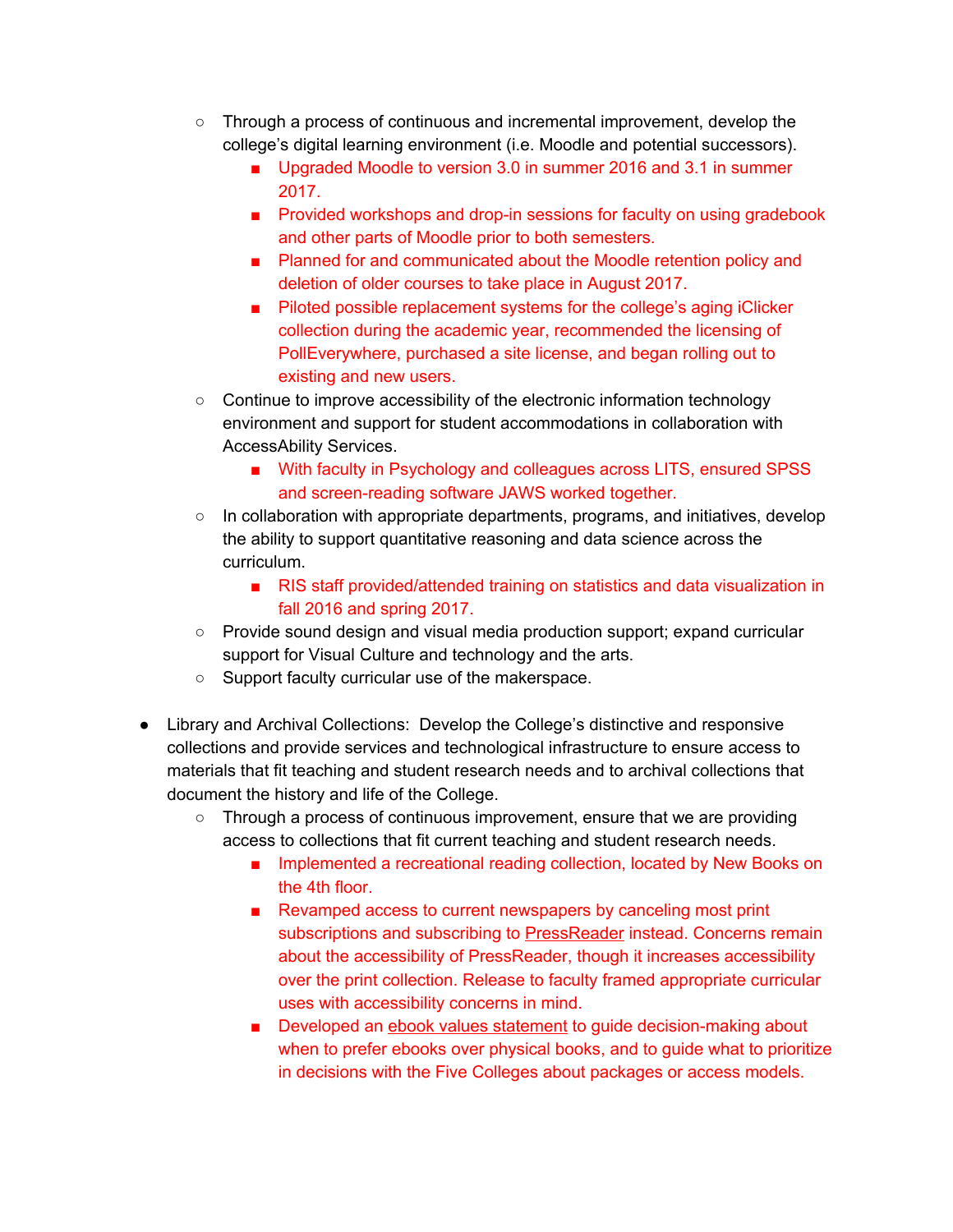- Reviewed and adjusted patron-driven acquisition models for collection-building in order to best use the college's funds.
- Significantly improve discoverability of collections.
	- Digitized the full run of the *Mount [Holyoke](https://compass.fivecolleges.edu/collections/mount-holyoke-college-student-newspaper-collection) News* and celebrated the 100th anniversary with a physical exhibit curated by Samantha Snodgrass '18 and Shannon Reilly '17.
	- Initiated a reclamation project with OCLC this spring to re-sync our ALEPH holdings with OCLC WorldCat; we are waiting on them to process the files that we sent from ALEPH.
	- Nearly completed digitization and description of content for the NEH College [Women](http://collegewomen.org/) grant: as of May 15, approximately 450 letters or about 2250 individual pages were digitized and approximately 350-375 letters were described. We project we'll digitize and describe about 800 letters or 3800 individual pages total by the time the grant ends (well above the roughly 3000 pages that we initially estimated).
	- DAPS, ASC, and Media began to identify the barriers to successful media archiving.
- $\circ$  Develop the digital library environment and workflow to house MHC's unique digitized and born-digital collections.
	- *Five College Compass: Digital Collections* launched in May, 2017, completing phase II of the project: <https://compass.fivecolleges.edu/>
	- All three Colleges loaded phase II selected collections; for Mount Holyoke, this included Archives and Special [Collections](https://compass.fivecolleges.edu/collections/archives-and-special-collections) digital collections, the full run of the Mount [Holyoke](https://compass.fivecolleges.edu/collections/mount-holyoke-college-student-newspaper-collection) News, and the Art [Department](https://compass.fivecolleges.edu/collections/art-department-teaching-collection) Teaching [Collection](https://compass.fivecolleges.edu/collections/art-department-teaching-collection) (over 10K items total).
	- Moved ArchivesSpace test implementation into production.
	- To better support the funding of ArchivesSpace-Islandora integration and reduce the overall budget of *Compass* phase III, initiated discussions with [Lyrasis](http://www.lyrasis.org/Pages/Main.aspx) about them taking over development of a product to offer the community at large. Developed functional requirements for a Lyrasis-developed tool.
	- Led discussions with Hampshire and Smith Colleges about jointly hosting ArchivesSpace with Lyrasis to take advantage of the ArchivesSpace-Islandora integration and eliminate the need for local servers and TISS support. (Aligning ArchivesSpace workflows and standards for metadata creation with Hampshire and Smith to help support transition to Islandora is now pending the move to Lyrasis and the establishment of the Five College ArchivesSpace Working Group.)
	- Acquired a new NAS for DAPS; developed a storage [utilization](https://drive.google.com/open?id=1edLWDCul0EdLERv9YwjwZKW8jogGshorZb8r6ddb9R0) plan for DAPS/ResourceSpace, as we bring Compass into the picture.
	- Developed new digitization workflows, entitled *Minimal Viable Digital Processes* (MVDP), emphasizing the representation of collections rather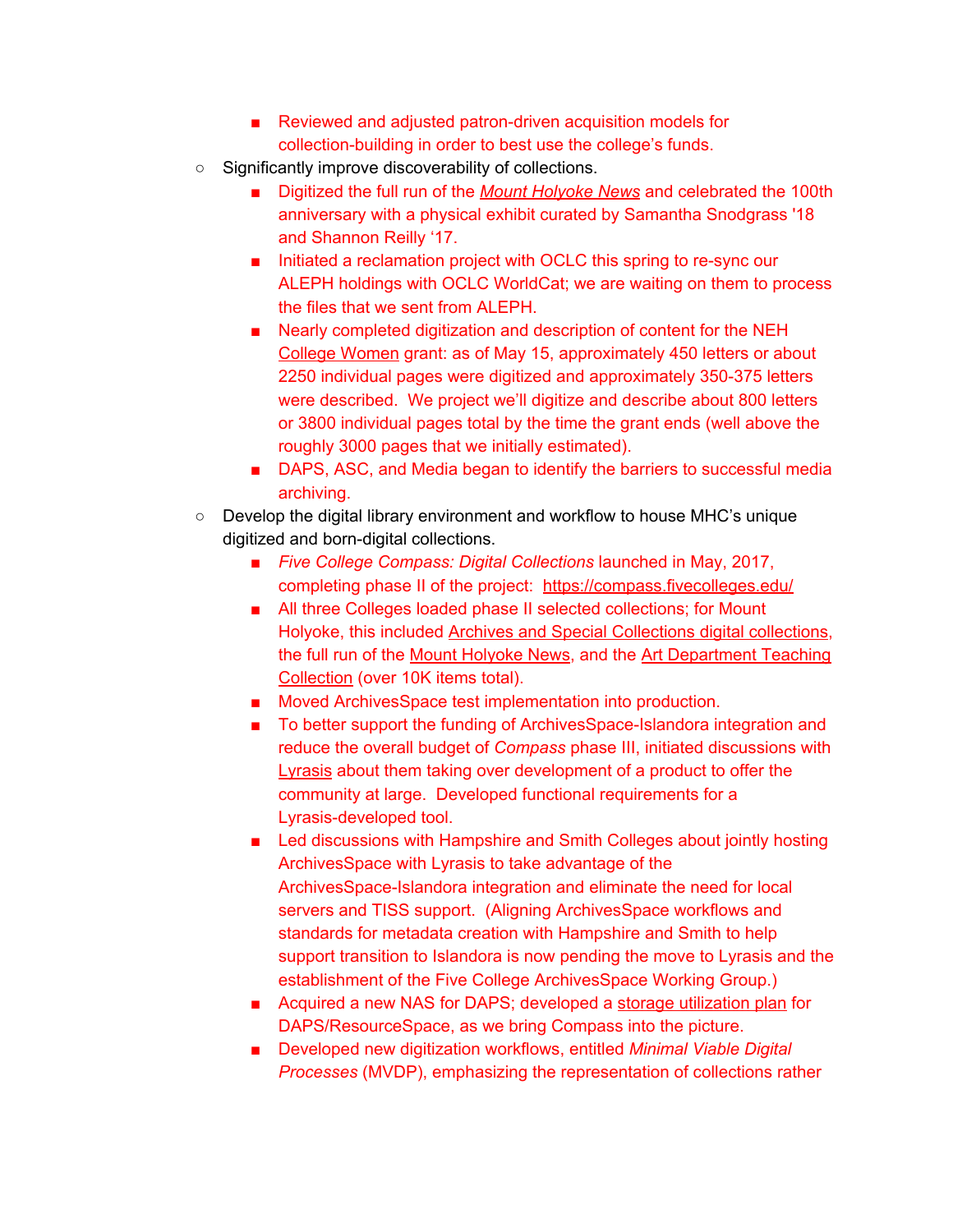than of individual items and prioritizing connections to existing contextual information in ASC.

- $\circ$  In conjunction with the Museum, develop the "Campus as Collection" concept and pursue major grant/gift opportunities for funding.
	- Participated in the new faculty seminar "Teaching with the Original: Art, Material Culture, Archives & Special Collections" (ongoing through 2019).
	- Investigated feasibility of submitting Mellon Foundation grant focused on teaching and learning collaborations between libraries, archives, and museums.
- General actions in this area:
	- RIS liaisons participated in training on the components of selection including the YBP approval plan, patron-driven acquisition, and the Library Materials budget.
	- Collaborated with Advancement on Book Tributes; improved the process to make outcome of giving more meaningful to donors, LITS, and Advancement.
- LITS Facilities and Spaces: Position LITS and the LITS Complex as a rich, accessible, inclusive, academically focused, fun, and engaging hub for community activity, complementing the new Community Center.
	- Take leadership on developing programming related to information and technology issues; Develop programming that resonates with college-wide topics and themes.
		- The NSO committee, under the leadership of Julie Adamo and with broad participation from across LITS, delivered a very successful fall 2016 and spring 2017 orientation experience for new students.
		- Hosted Noah [Kelley,](https://ida.mtholyoke.edu/xmlui/handle/10166/4010) of HACK\*BLOSSOM and the *DIY Guide to Feminist Cybersecurity*, December 2016.
		- Hosted a screening of Breaking the Black Box How [Algorithms](http://www.thegreenespace.org/story/note-self-and-propublica-breaking-black-box/) Make [Decisions](http://www.thegreenespace.org/story/note-self-and-propublica-breaking-black-box/) About You, January 31, 2017.
		- LITS also hosted
			- more than fifteen student-focused events in Stimson Room that promoted academic programing;
			- more than ten programs that engaged the wider MHC community, including HR forums, the Glascock Poetry contest, interfaith luncheons and Alumnae Association panels;
			- And 8 student-curated exhibits in the library atrium.
	- Continue to improve LITS building accessibility, functionality, and aesthetics.
		- New furniture purchased for the library's atrium to enhance its capability as a communal and collaborative feeling: larger tables and outlets added to support modern technology needs.
		- Replaced carpet in conference room 431 and 7th floor Octagon room.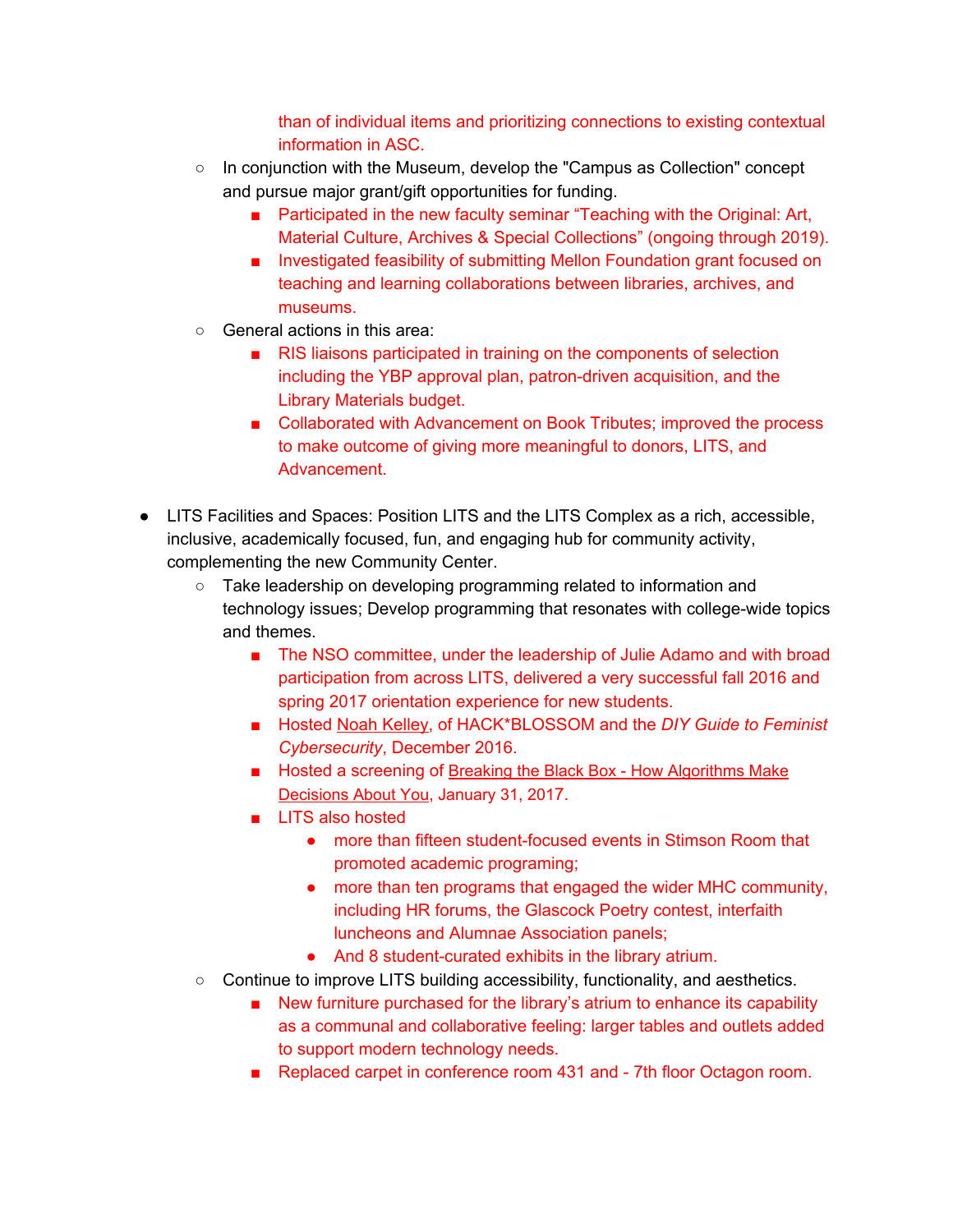- Relocated/repurposed TV from the atrium to provide digital signage to patrons upon entry to the complex.
- Installed new display table and archival prints on 6th floor, just outside Stimson.
- Rearranged furniture from the south stacks to Stimson to offer better study arrangements in a highly utilized quiet study space.
- Began planning for the Research Help Desk to move across from the Circulation Desk in summer 2017.
- Collaborate with College's facility planning efforts to make best use of Dwight Hall. Align LITS activities with college plans and priorities for teaching, learning and advising in Dwight Hall.
- Develop a plan to renovate and renew LITS complex for inclusion in future strategic plans and fund-raising initiatives.
- Pedagogy: Collaborate with faculty to identify tools and methods for course instruction, design research assignments and projects, and develop new and innovative curricula. Teach workshops and in-class sessions on library research and curricular technology.
	- General actions in this area:
		- Published [Teaching](https://www.mtholyoke.edu/lits/learn/teaching-lits) with LITS, an outreach, instruction, and collaboration showcase which highlight the kinds of work staff in RIS and LITS do with faculty in support of innovative teaching and learning.
		- Explored textbook costs in psychology and math to determine if there was compelling reason to pursue Open Educational Resource (OER) alternatives to textbooks; costs weren't compelling enough this year to pursue partnerships in this area now.
		- RIS liaisons worked on improving teaching practices by: demonstrating for peers practices they used effectively with classes; participating in reading groups around different areas of teaching and pedagogical improvement; and sharing low-stakes practices of including effective assessment in instruction sessions.
		- RIS liaisons each identified a previously taught class and changed how they developed the class with the faculty member and/or delivered it to the students; reflecting back, each liaison reported either improvement in the actual session or areas for future change.
		- All RIS staff participated in professional development opportunities outside of the Five Colleges on teaching, instruction, and pedagogy. Conferences attended included ACRL, NMC, eScience Symposium, Science Boot Camp, DLF, Bryn Mawr Blended Learning Conference, Charleston Conference, IALLT, ELI, and NERCOMP.
	- Expand curricular support for technology and the arts by providing technical and educational coordination for the 4-year Sherman Fairchild Foundation Technology and the Arts project (FY18-21)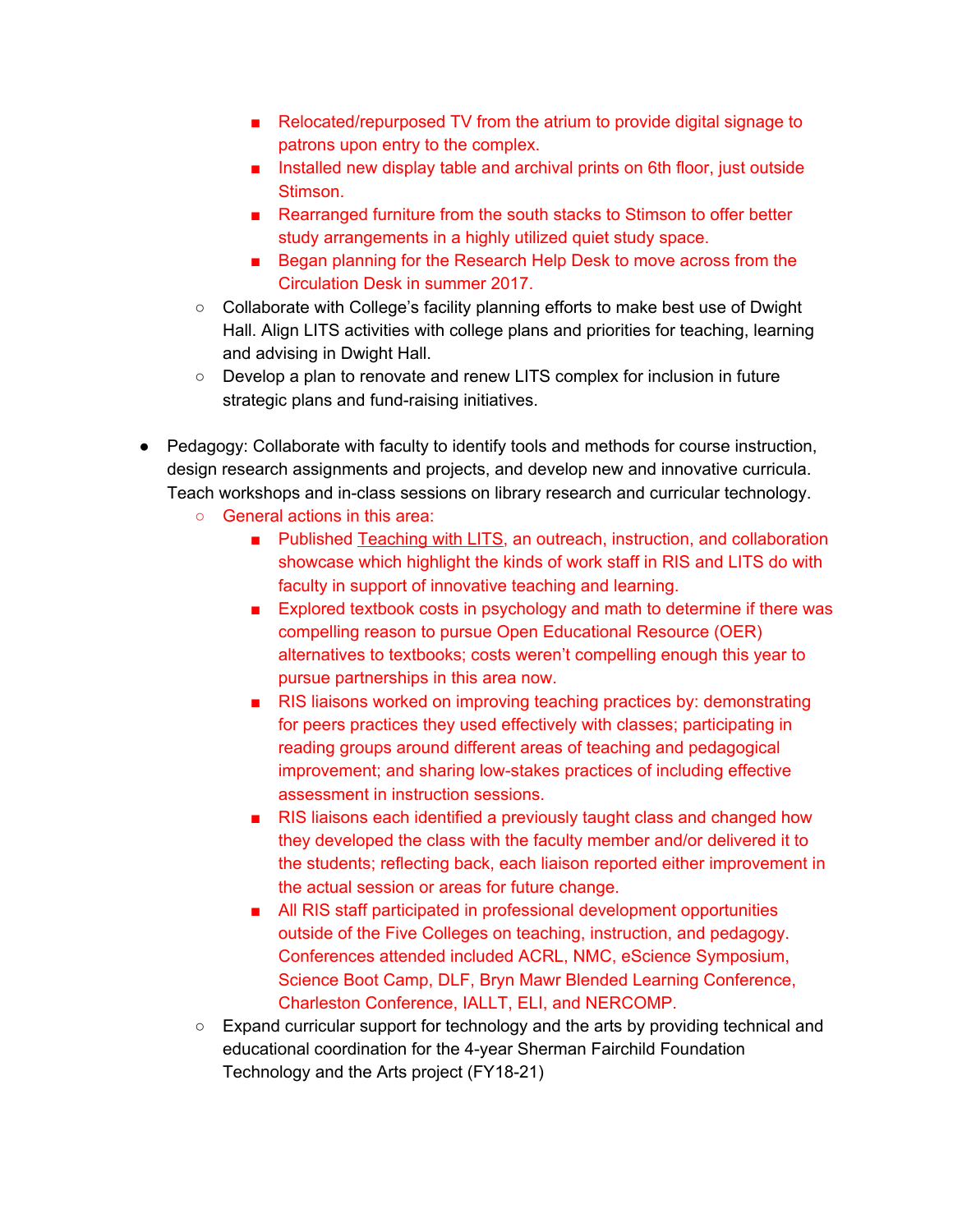- Support and provide expertise in pedagogical innovation and high-impact teaching practices, such as object- and team-based learning and eportfolios, in collaboration with the Teaching and Learning Initiative (TLI). Develop staff to more effectively partner in these areas.
	- Julie Adamo and Leslie Fields co-taught several sessions of, the 2016-17 Five College Blended Learning Initiative grant course *[Beyond](https://www.fivecolleges.edu/blended/our-projects/2016-2017/node/145901) the Riot: Zines in [Archives](https://www.fivecolleges.edu/blended/our-projects/2016-2017/node/145901) and Digital Space* with Michele Hardesty and Alana Kumbier of Hampshire College. Twenty students enrolled and there was a wait-list. See Alana Kumbier's End of Course [Instructor](https://drive.google.com/open?id=0B74sBQdl5RWlaDAxNW5pMTNaR1pNeTUtWWF3bUl3ZEp3bjI4) Survey for an analysis of the class.
	- Leslie Fields taught 32 classes this year, directly connecting students with primary source materials from Archives and Special Collections. Noting a significant expansion in object-based learning with ASC materials, 32 is fully 4 times the number of classes ASC was teaching five years ago.
	- RIS liaisons offered and participated in faculty workshops on flipped instruction, teaching with Moodle, doing research in the digital age, creating effective technology-enhanced assignments, and using PollEverywhere in the classroom.
	- Developed and offered an eportfolio pilot for Nexus students in Fall 2016. Students report that the pilot had an impact on their thinking about their lives while in college and their future directions.
- Provide leadership in information literacy and technology literacy instruction.
	- Created and published <u>four [tutorials](http://guides.mtholyoke.edu/intro-research)</u> aimed at introducing students to research at MHC.
	- RIS liaisons taught 8 flipped and 138 in-class instruction sessions, all covering a broad range of information literacies and technology literacies, for courses in 30 departments and programs.
- Research: Teach students how to be effective researchers and ethical participants in scholarly conversations. Support faculty engaged in scholarship production by providing access to research infrastructure and support including collections, consultations, and technologies.
	- *○* General actions in this area:
		- Charged a Data [Storage](https://drive.google.com/open?id=1U96Dd3X1zjBvylH2pSrwHtFNCYmCEcYzi-yku05KTmA) XF Team to address storage infrastructure needs and plan for the future; the Team included in their efforts a determination on how best to support the Museum's storage needs through the use of local NAS'.
		- Supported Catherine Corson with DSpace for her project *Collaborative Event Ethnography of Global Conservation Governance*; Catherine's collaborators are now actively working in DSpace.
		- Launched an engagement with Steven Toronto and the Miller-Worley Center for the Environment to use DSpace to deposit interdisciplinary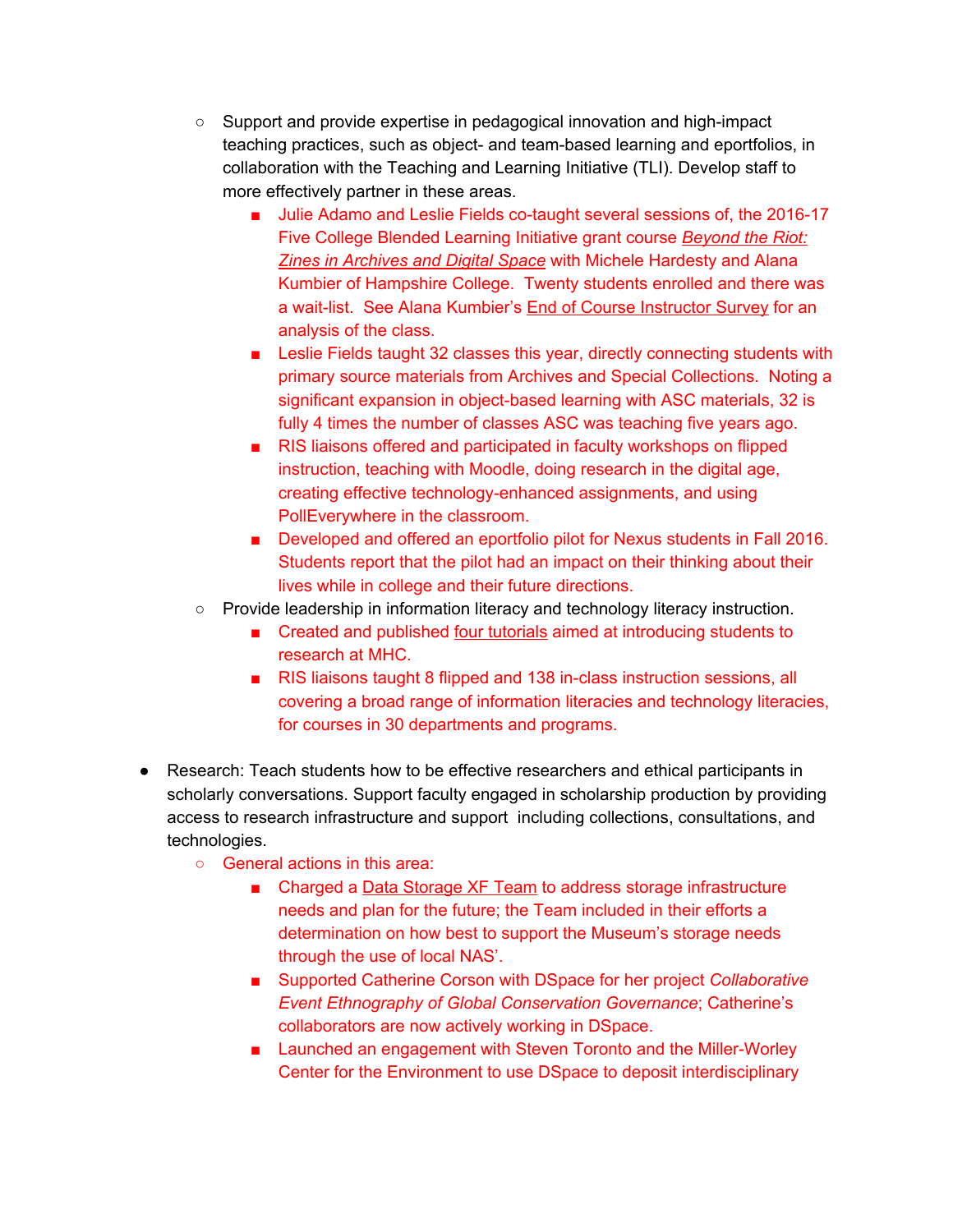campus data for the Campus Sustainability project, *Campus as Living Lab*.

- Created and published four [tutorials](http://guides.mtholyoke.edu/intro-research) aimed at introducing students to research at MHC.
- Develop and publicize a LITS Data Services Program which provides faculty and student data support.
	- Jim Burke, Sarah Oelker, Julie Adamo, Nick Baker, and Mary Glackin presented the poster Building [Research](http://escholarship.umassmed.edu/escience_symposium/2017/posters/8/) Data Services at Mount Holyoke [College](http://escholarship.umassmed.edu/escience_symposium/2017/posters/8/) at the e-Science Symposium; it was awarded "Best Poster Overall". The poster outlines the current status and future directions for data services in LITS.
- Enhance support for high performance computing through the Massachusetts Green High Performance Computing Center and other cloud and collaborative solutions.
	- TISS and RIS began supporting faculty use of the general purpose and Life Sciences shared clusters hosted at the MGHPCC. In the spring semester we started to work with data sciences faculty to define what support and services would need to be available for student and faculty use of the new research clusters funded through the MTC grant.
- Teaching and Meeting Spaces: Provide and maintain flexible, sound, and well-designed technologies for teaching and meeting spaces with an emphasis on user interface and reliability. Maintain state-of-the-art standards and consistency across spaces to support ease-of-use and broad functionality.
	- Continue collaboration with Dean of Faculty and other stakeholders to support the evolution of Makerspace from its current location to its more permanent space.
	- Explore new models for academic computing labs and software based on usage metrics, including use of VCL and Application Virtualization.
		- We explored AppsAnywhere application virtualization product as a possible replacement to VCL desktop virtualization and submitted a budget request for it for FY2017 as a pilot. In the meantime, we continue to review virtualization options in both the desktop and application realms, reviewing some in cooperation and coordination with Amherst, Hampshire and Smith Colleges, who are also looking for a VCL replacement. VCL will remain operational at least through the upcoming academic year (FY18) so we have additional time to pursue these solutions.
	- Continue to evolve the classroom technology environment to best align with faculty pedagogical approaches.
		- Piloted a Barco wireless projection system in several locations around campus including LITS, Willits and some small event spaces, with success overall though there have been some issues using it with newer Macs. We will continue to pilot this product and perhaps slowly expand its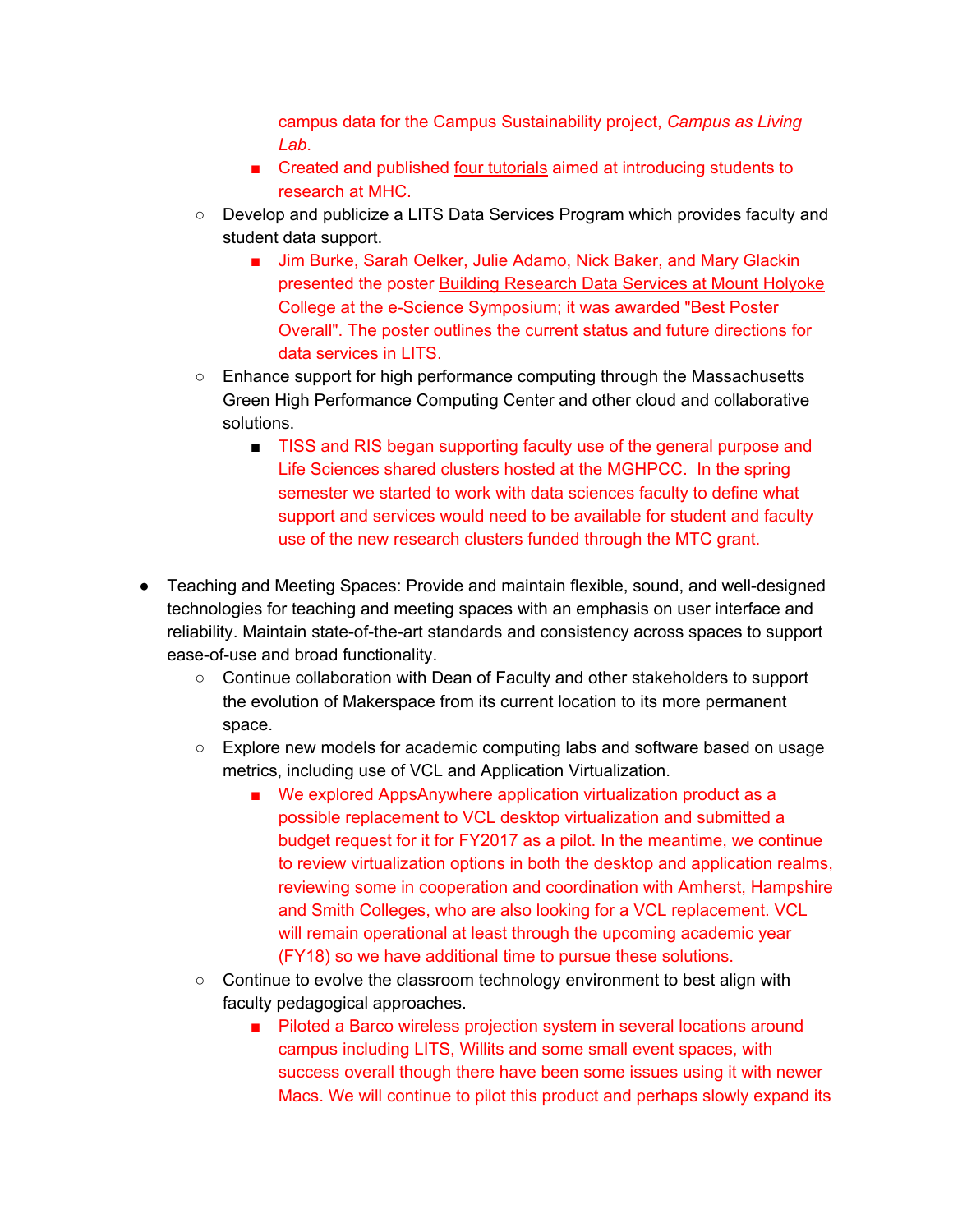use over the upcoming year, while also keeping an eye on new alternatives that may prove more cost effective.

- Media completed the transition to 100% digital (vs. analog) audio/video connections in all classrooms.
- Approximately 50% of classroom projectors now use laser phospher technology which do not require expensive lamp replacements, have a longer life span and brighter, clearer imagery than traditional lamp based projectors.
- Upgraded audiovisual technology in 27 classroom and event spaces
- $\circ$  Continue to evolve the non-classroom AV environment, including digital signage.
	- New digital signage platforms were evaluated and new standard chosen using the Four Winds platform.
- Technical Support: Provide a broad range of flexible, responsive, proactive, and accurate support options designed to educate users about technology as well as solve a wide variety of hardware and software problems. Track incidents, problems and changes and document solutions.
	- General actions in this area:
		- Developed completely new, stripped down and extra lean images for both our PC and Mac images. Developed multiple methods of deploying a wide variety of software packages and patches and as a result can more easily target locations for additional software without layering everything onto the base image. Leaner images are shortening our install and repair times and helping all our machines to run faster. We are continuing to refine and test best practices in this area but have come a long way in this area over the past year.
	- Improve the responsiveness and effectiveness of direct user support.
		- New ITIL-based Help Desk ticketing and inventory management system to replace the legacy Track-It system was chosen and implemented. This new system, called Samanage, went live on May 30th and has thus far been a smooth and successful transition with increased functionality and data/reporting capabilities.
		- Conducted 4 road show events 3 in the fall semester and 1 in the spring semester including events at the Counseling Center on MFDs, Dickinson House for FPs on printing and in Skinner (including Dean of Faculty's office staff) on Google Drive, and an event at the Departmental Assistants meeting on MFDs and Papercut.
	- Explore new models for securing desktop and laptop computers.
		- Moved to Windows 10 and MacOS 10.11 as our new desktop operating system standard for all new machines and performed upgrades on computers that were re-imaged during the year where possible. Group trainings on using Windows 10 were held during both fall and spring semester and Help Desk is providing full support. Approximately 65% of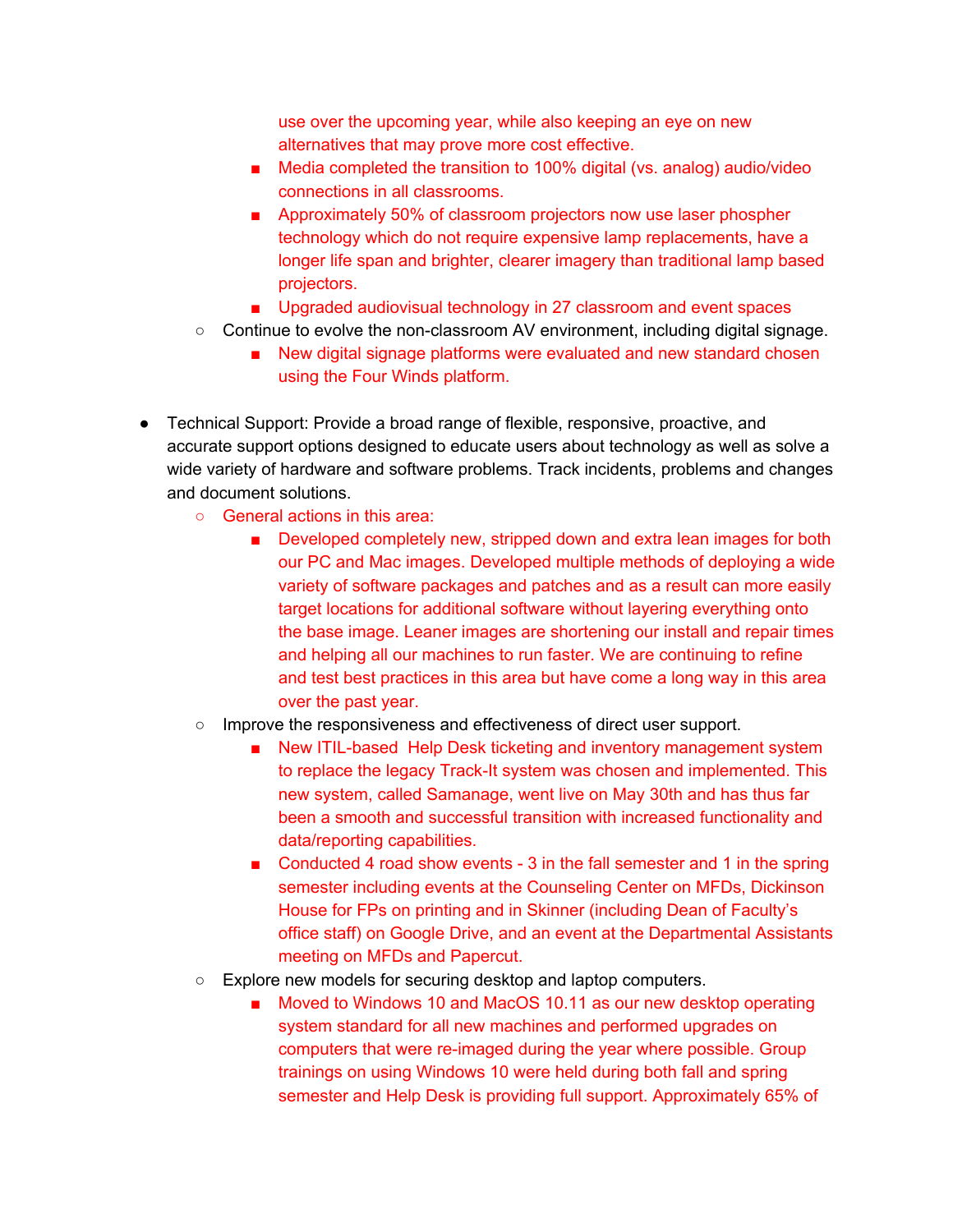installed Windows computers are now on Windows 10 and 60% of installed Mac computers are now on OS 10.11.

- Successfully made the transition from McAfee antivirus to ESET antivirus on all PC and Mac desktops and Windows based servers on campus
- Continue to build out and standardize procedures with desktop management tools.
	- Active Directory rolled out to 100% of public lab computers and 80% of faculty/staff computers. Most of the remaining computers fall into special handling categories with specialized desktop needs such as Facilities, Finance, TISS.
	- KACE, PDQ and Casper being actively used to maintain and push out patches for OS and apps for all campus PCs and Macs. Active Directory Group Policy Objects being piloted for this purpose (in hopes it can someday replace KACE).
- Improve the user experience and efficiency of the college print environment, informed by usage metrics and user feedback.
	- Work was begun on a public printing experience improvement plan which will take shape over the summer and begin implementation in Fall 2017, The plan will create a new student team to do more frequent public printer checks and maintenance, begin a new printing orientation effort which will conduct short public printing demonstrations in the Information Commons during the first two weeks of the semester and possibly make recommendations for MFD fleet enhancement or redistribution.
- Track printer usage across campus to allow for data driven print management of the printer fleet, chargebacks and inventory distribution.
	- Papercut rolled out to 100% of public lab printers/MFDs and 80% of faculty/staff printers/MFDs. Statistics for FY2017 captured by Papercut include: over 2.5 million total prints/copies, including over 1.3 million on public/lab printers.
- Maintain ongoing computer fleet rotation
	- Installed over 500 new replacement computers for faculty, staff and labs as well as nearly 40 net new computers added to the overall fleet
- Video and Videoconferencing Services: Offer a variety of video services in support of academic endeavors including videography, basic editing, video streaming and videoconferencing services to enhance teaching and learning.
	- General actions in this area:
		- Launched captioning services for LITS-owned and Media-services created video content. For FY17, we captioned a total of 111 videos for just over \$12,000. This includes all videos in courses with known student needs, all recordings made by Media Services that will be made public, LEAP 2016, Media Services' content being archived by ASC, and video used for courses repeatedly semester after semester (high-use video).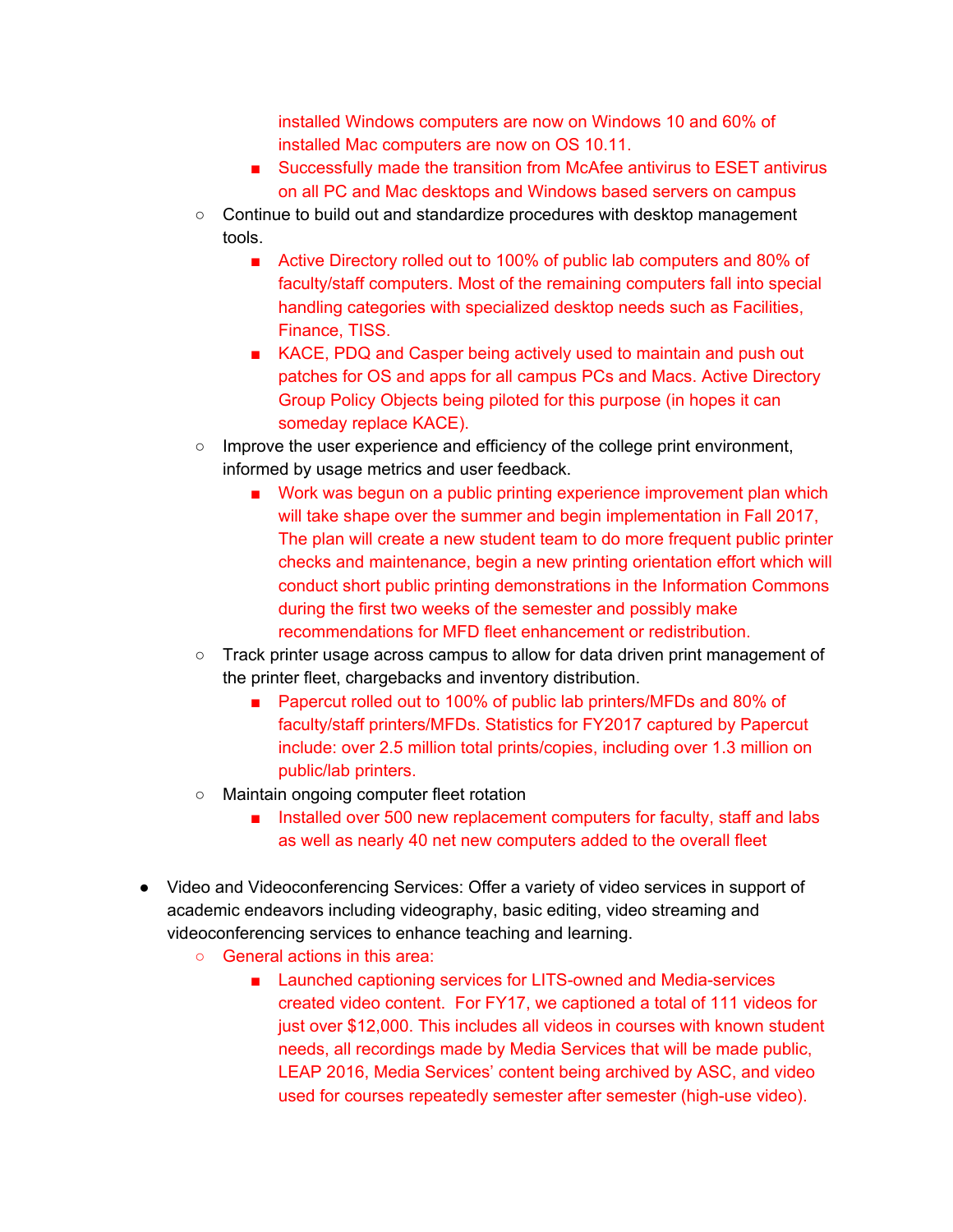- Billing coordinated with AccessAbility Services and Communications under one 3Play umbrella account for the College. AAS has captioned 64 videos; Communications has captioned 135 videos and completed their public online backlog.
- Moved video workflow tracking from Google to Ares to enable one-stop shopping for faculty submitting print, e-, and video reserves.
- Updated video capture technology in the MEWS to work with the latest version of iMovie.
- Provide support and training in use of video technologies for academic and administrative needs
	- Supported Film studies classes students in use of camera and video equipment
	- Provided ad hoc training and detailed [documentation](https://drive.google.com/drive/folders/0B35IZ2SsoKjib3ZCWGJva25HSlk?usp=sharing) on usage of circulating video and camera equipment
- Provide video recording, streaming and editing services in support of a variety of teaching and learning applications
	- Completed the transition from UStream streaming platform to LiveStream.
	- Provided streaming services for 15 separate events on campus.
	- Provided videography services for 84 separate events/classes on campus.
- Websites and Blogs: Provide and support locally hosted-web and blog services through a combination of open source and commercial products, while looking to cloud-based solutions and platforms for more powerful and flexible options.
	- Extend the use of My.MtHolyoke as the college's primary means of internal communication and sharing.
		- Continued to add functions to My.MountHolyoke based on priority and staff availability including the Anti-Hazing waiver, changes to the various self service screens, and replacing the "photo of the day" web part with a live-feed from various college Instagram channels.
	- Expand use of WordPress as an online publishing platform for individuals and explore additional venues for digital publishing by individuals.
- LITS' Organizational Effectiveness: Recruit a diverse staff and develop an effective, inclusive organization to meet the evolving needs of the college within a changing information and technology environment.
	- General actions in this area:
		- Hired and onboarded new Metadata Librarian (Rachel Leach)
		- Hired and onboarded new Help Desk Specialist (Melanie Navarro)
		- Hired and onboarded new Senior Web and Interface Developer (Dawn Russell)
		- Devon Smith promoted into the Head of Business Intelligence position.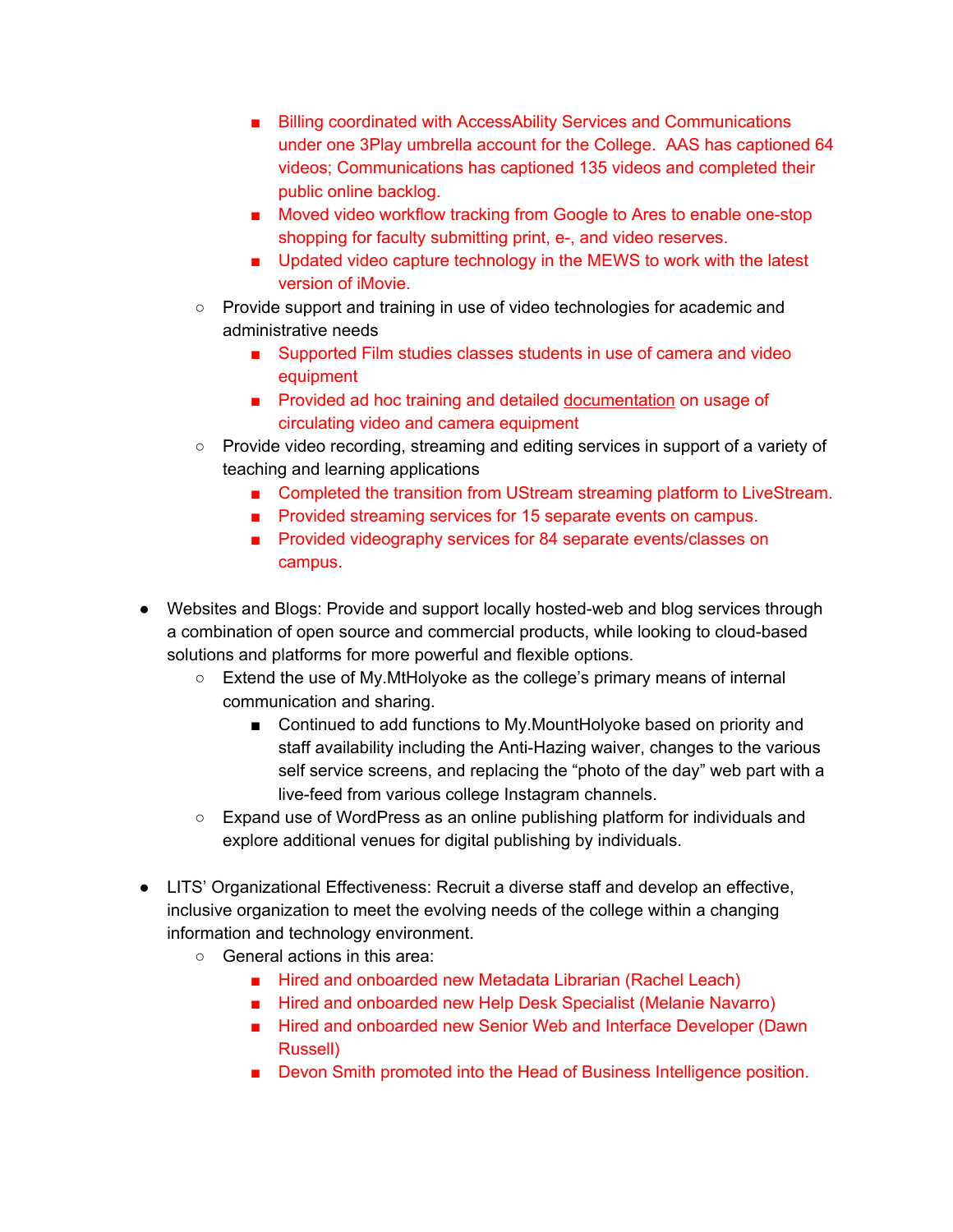- Hired and onboarded new Access Services Evening Associate (Kim Ammons)
- RIS [staff](https://docs.google.com/a/mtholyoke.edu/document/d/1bmvLqCOhhjpFNXdKcsDzA0lA5VLF-BeYbLBCgkVGxn4/edit?usp=sharing) participated in service to the profession, published broadly, presented at many conferences, and received honors.
- $\circ$  In collaboration with the College, improve LITS' ability to recruit a diverse staff, and foster an inclusive work environment.
	- LITS staff contributed to planning and programming for Boom!
- Create internship, post-bac, and other opportunities to recruit Mount Holyoke graduates into information and technology professions.
	- Structured and prepared for new ASC summer 2017 internship program, supported by Jennie Berkson '76.
- Develop scaffolded professional development for staff and managers, integrated with regular performance reviews, that draws on industry best practices.
	- Individual staff development plans and accomplishments detailed in annual performance reviews.
- Develop and implement a LITS customer service strategy that includes the prioritization of the LITS web site as service point.
	- LT charged a Service Points XF Task Force which developed service principles for LITS: (1) Be an Ambassador for LITS; (2) Cultivate Our Community; (3) Be the Connection. The Task Force is currently working on an implementation and training plan for fall 2017.
- Create a cohesive communications strategy for LITS that addresses both internal and external audiences.
- Position ASC's goals and resource needs more strategically within the College.
	- Reached out to Advancement and Foundation Relations staff to identify areas for possible support.
	- Currently in the process of structuring and preparing for the summer 2017 internship program, supported by Jennie Berkson '76. ASC will have two Lynk interns starting later this summer.
- Continue to improve procurement workflows and approaches for addressing compliance issues such as information security, protection of sensitive data and ensuring accessibility of all systems where there is an end-user interface.
	- An initial workflow for accessibility procurement was created and used most of this past academic year. It is continuing to be refined over time, but includes an intake process, an assessment process that includes a vendor questionnaire, landscape scan and review of how the software will be used, with recommendations made back to the requesting person or department on behalf of the Technology Access Committee. Criteria for allocating software testing dollars for new software is currently under development.
- Increase capacity for scanning by expanding into nights/weekends and explore opportunities and benefits to centralizing scanning operations and expand on-demand scanning services.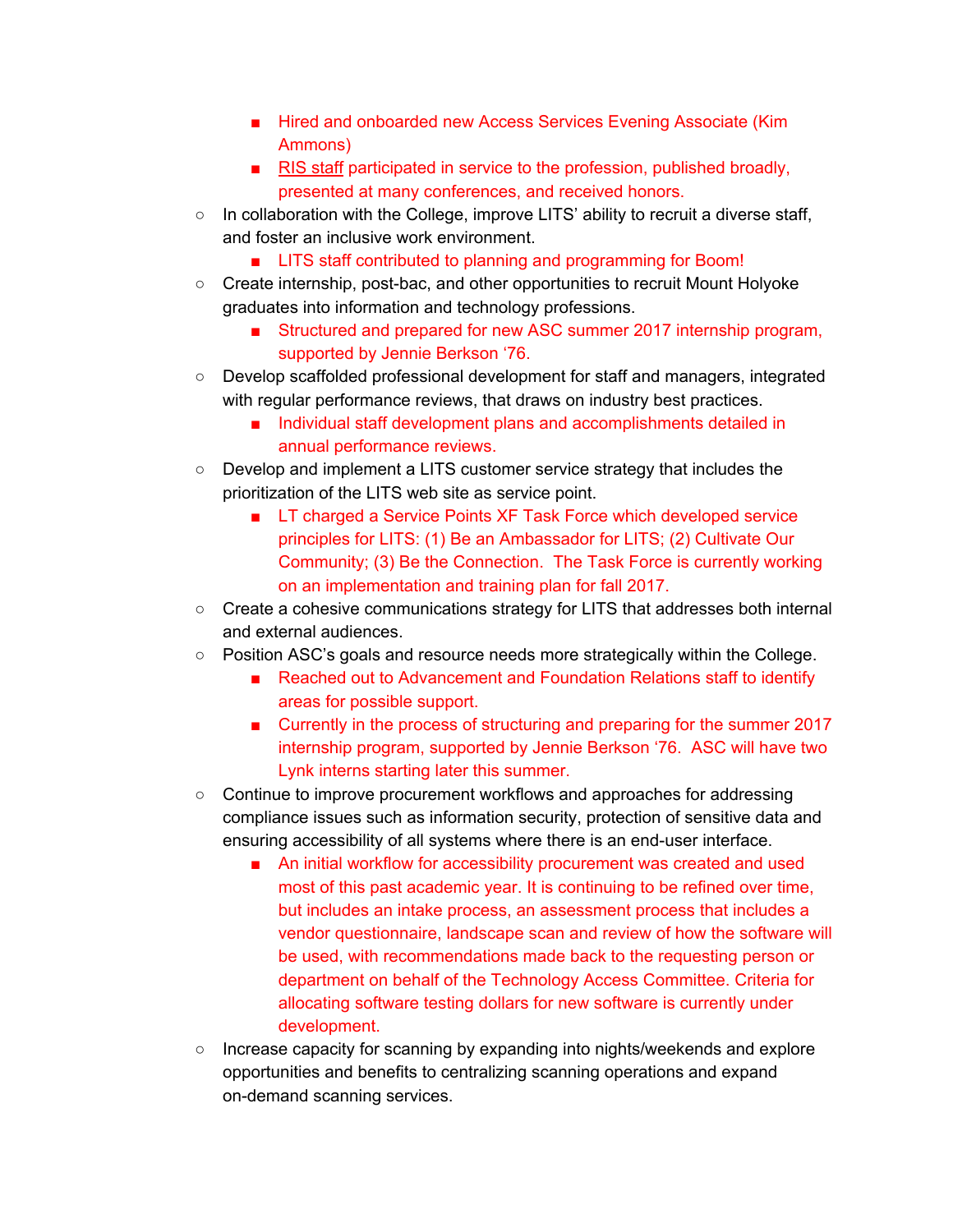- Purchased, stood up, and integrated the new Zeutschel Scanner into reserves/ILL workflows. New staffing models will be in place for fall.
- Set up AccessAbility Services (AAS) with accounts to submit scanning requests on behalf of students registered with AAS.
- Night/weekend students began a project to scan archival copies of the course catalogs for inclusion in our digital collections.